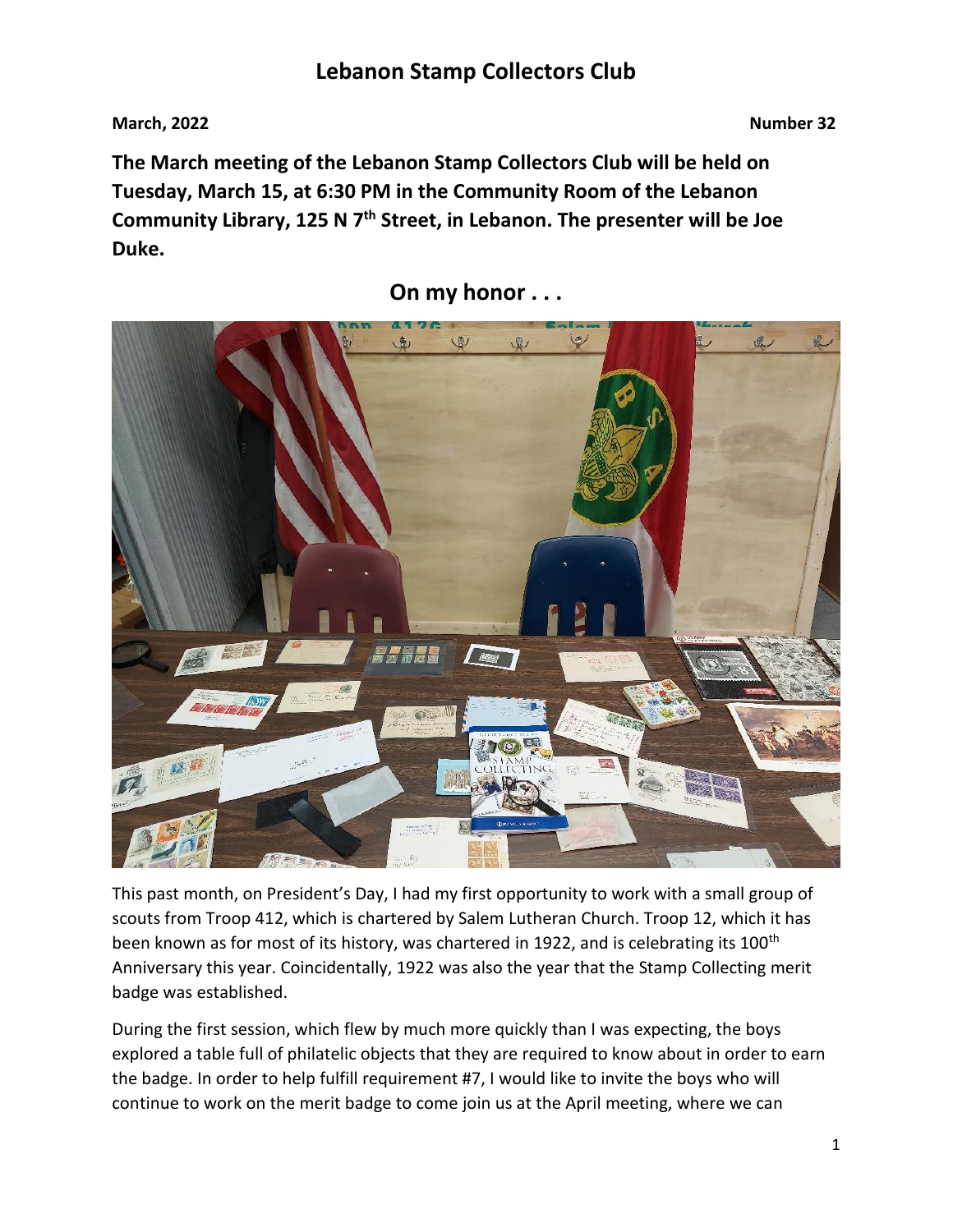develop our monthly program around helping them fulfill some more of their requirements. We can put the apocryphal old saying "it takes a village to raise up a philatelist" to the test.

I will be getting the word out regarding what types of stamps the boys working on the badge would be interested in collecting, with the hope that we can help them acquire the stamps needed to complete their requirements.

I would also like to let anyone who might be reading this that was involved with Troop 12 in the past know that the 100<sup>th</sup> Anniversary banquet will be held on Saturday, April 23, at the church's Richwine Fellowship Hall. Doors open at 5:00. Tickets will be on sale through the month of March, and you may contact me [\(stnst2@aol.com\)](mailto:stnst2@aol.com) for further information. – Scott Ney

# **Scenes from the Antarctic at the February club meeting**

Five of us were able to attend the February LSCC meeting, and were treated to Don Smith's presentation of his polar-themed stamp collection. Don has an impressive collection, which he has previously exhibited at various shows, but perhaps even more impressive is the fact that Don has also been to Antarctica, having been stationed there during his time in the United States Coast Guard.

Jim Joppy started the meeting with some *Jeopardy!* Style stamp questions (see below for questions and answers). Don's presentation included the following topics: maps, landscapes, inhabitants (i.e., the wildlife), the ocean, ships, icebergs, and explorers. Some of the stamps also commemorated the Antarctic Treaty, which went into force on June 23, 1961.

Despite the fact that no one lives there on a full-time basis, there are many Antarctica themed stamp issues to collect. Don accumulated the nucleus of his collection in about two years. Don was to the Antarctic twice while in the Coast Guard, stationed on an ice breaker. He has some fine stories to tell from his time there rescuing ships that got stuck on the ice.

As it turned out, this topic was quite timely as well as interesting; many of you have heard the news that Ernest Shackleton's wooden ship, the Endurance, was recently found in a remarkable state of preservation, beneath 10,000 feet of icy water. The ship was crushed by ice and sank in November, 1915, as Shackleton attempted to become the first person to cross Antarctica via the South Pole. [Endurance: Explorer Shackleton's ship found after a century \(msn.com\)](https://www.msn.com/en-us/news/world/endurance-explorer-shackleton-s-ship-found-after-a-century/ar-AAUQ5Y9)

# **Jim's Stamp Trivia**

- Living people are rarely featured on stamps, but in July 1945, the POD issued a three cent stamp depicting a military event. Three of the six men depicted on the stamp survived the battle in which the event took place, but were included on the issued stamp to depict "the fighting spirit of the United States Marines." What event did this stamp commemorate?
- Who was the first African-American to appear on a U.S. Postage Stamp?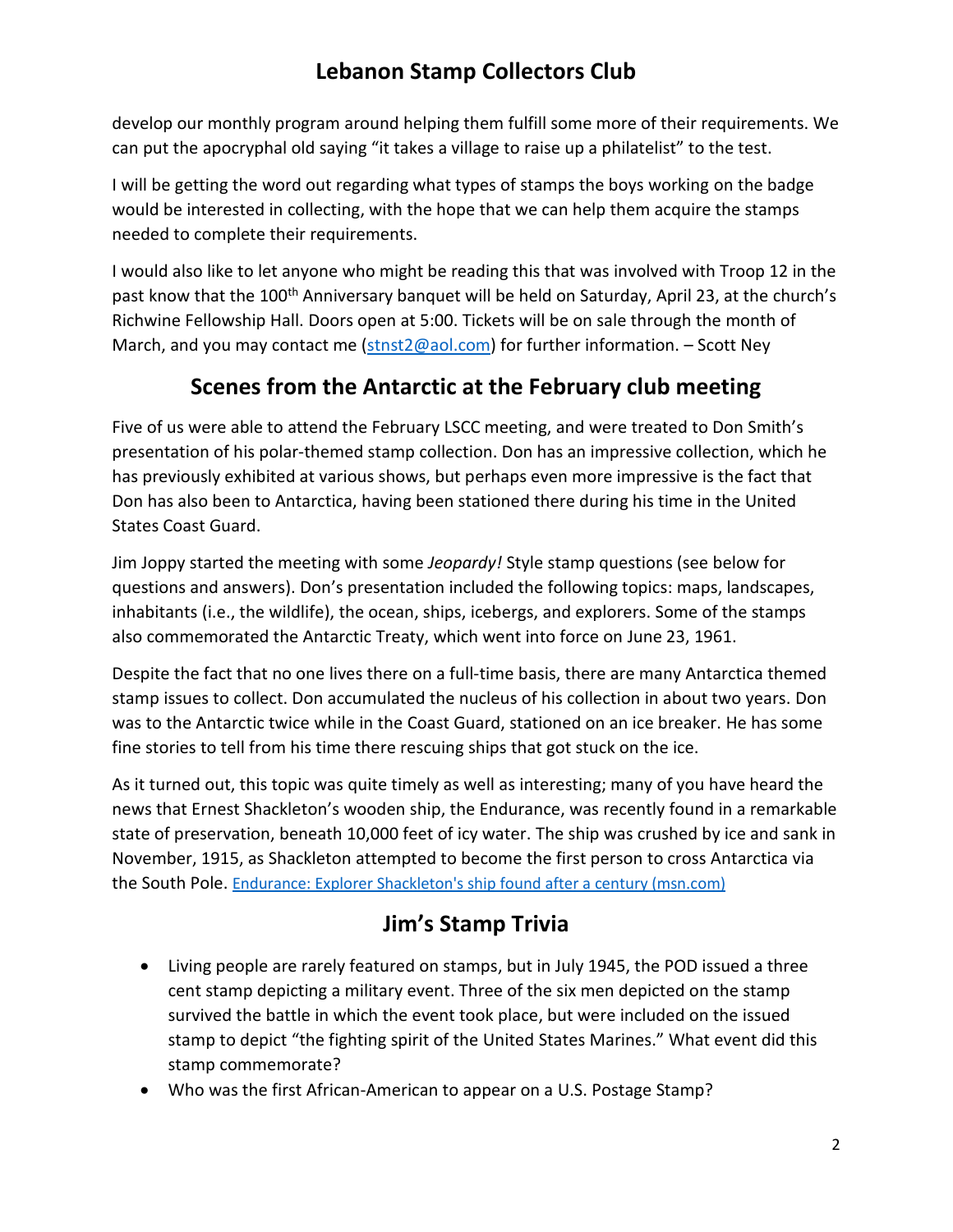Answers are below on page five!



### **A different way to look at Revenue collecting**

In the January edition of the *American Philatelist*, which was *The APS Definitive Guide to Stamp Catalogs*, there was a piece by revenue collector Ron Lesher about how catalogs for revenue issues will never be completed. He discussed certain beer labels that contained PA beverage tax notices, which reminded me of the Breweriana items that I once collected. I'm thankful for that nudge, because otherwise I wouldn't have thought of collecting beer labels and other items as a related branch of philately.

Above is an example of an "IRTP" label from the Lebanon Valley Brewing Company, that old place at 840 North 7<sup>th</sup> Street that has once again begun to brew beer after a hiatus of more than six decades. IRTP labels, with their "Internal Revenue Tax Paid" notice on them, are popular with collectors. I have a pony bottle of Lebanon Valley Brewing's Export Extra that has the notice included on its screen printed label (an image has been intentionally omitted, as that detail on the bottle doesn't photograph well).

Caps and crowns were also used as evidence that a container's state taxes were paid. Earlier bottles from the Lebanon Valley Brewing Company were capped with a generic malt beverage tax crown, like the ones shown. These were also used on the old cone top cans, which required a cork cap to seal.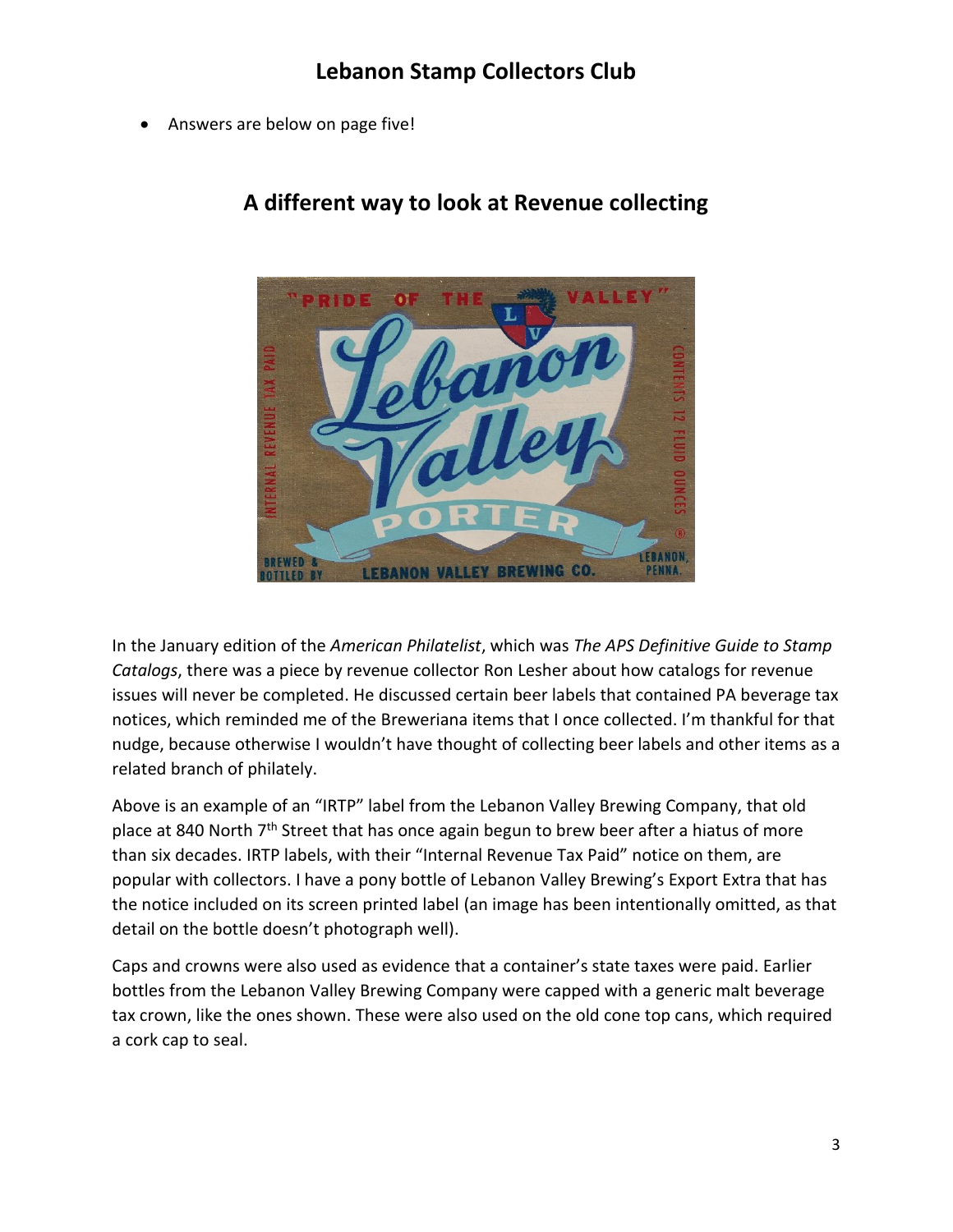

Brewers also had their own custom caps too, like the ones below. The keystone was the signal that the brew's Pennsylvania tax obligation was paid, and I included the image of a Budwiser cap that I do not own to show that even the national brands utilized the keystone design on caps for beer sold in PA. I've seen in rare instances a keystone on the label itself, although I don't know if that took the place of a tax crown or not. A Pennsylvania Malt Beverage Tax Paid label would certainly fit better in an album than a cap would, provided it's not attached to a bottle.

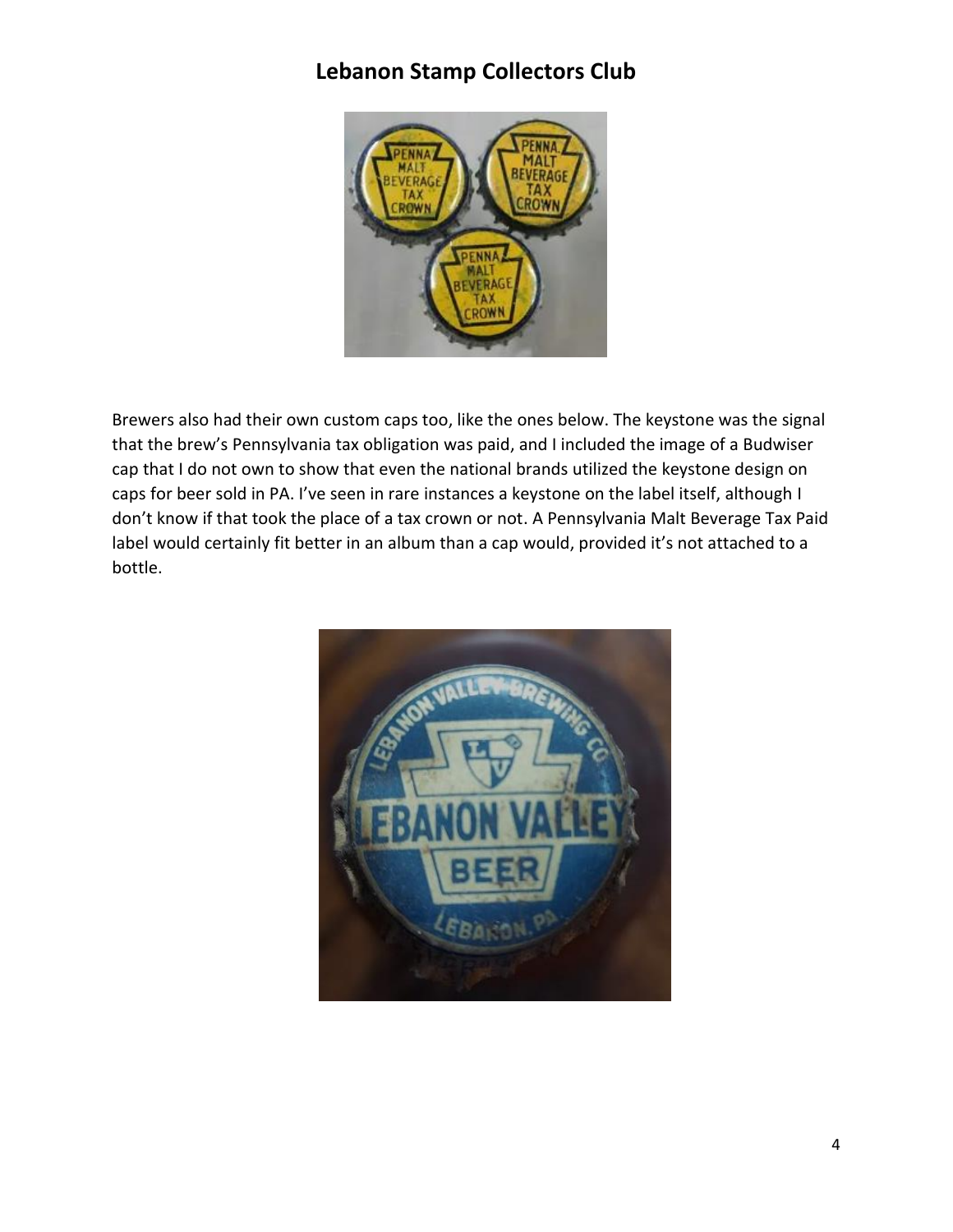

When flat top cans came about in the 1950s, the top of the can held the tax notice. When there was an auction at the old brewery on  $7<sup>th</sup>$  Street, ca. 2006, I got a dozen and a half or so unused Pennsylvania Dutch Old German brand beer cans that had been sitting there when the final cans of beer rolled off the line in 1959. They were complete, except for the top, where the tax crown would have been placed. – Scott Ney



### **Trivia Answers:**

- Raising the flag on Iwo Jima. Another exception to the rules was made just for this stamp: purple was the color for a three-cent stamp, but the color of this stamp was "Marine green".
- Booker T. Washington, in the Famous Americans series of 1940.

### **Calendar of Events**

#### **April LSCC meeting: Tuesday, April 19, 6:30 PM at the library**

Program: Working on the Stamp Collecting merit badge with our guests (subject to change)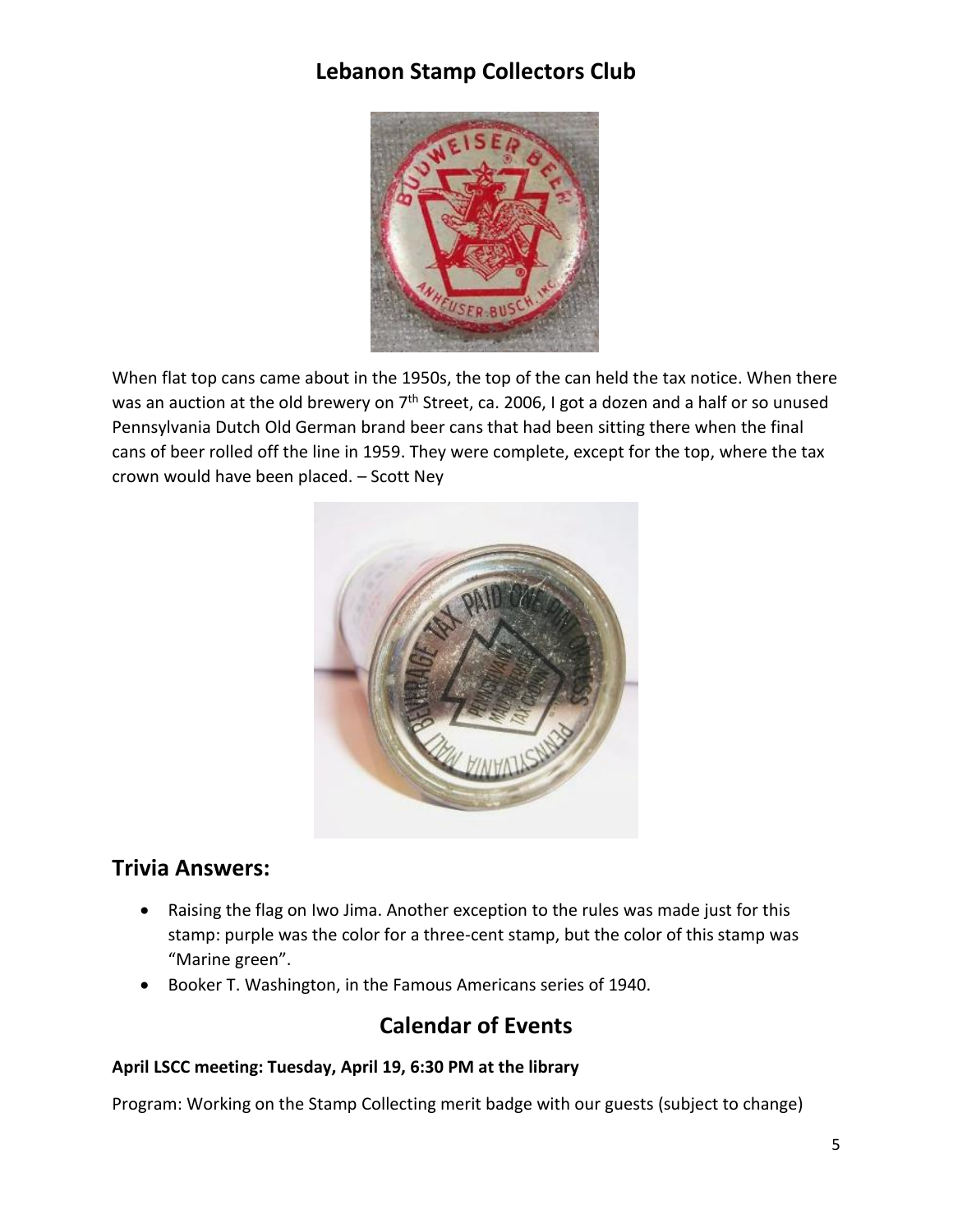#### **Philatelic Society of Lancaster County programs**

We are planning to hold **Virtual Bi-Monthly Meetings** until further notice, which shall begin promptly at 6:30 PM and run for ~90 minutes via Zoom video conferencing. For details to attend these meetings please contact [Paul Petersen](mailto:pcpetersen@comcast.net) via email (pcpetersen@comcast.net) or call +1 (717) 299-5640. We usually hold a brief business meeting led by President DiComo, followed by our keynote speaker(s) and a Show & Tell, where Members & Guests can share in a few minutes their favorite stamp, cover, or other philatelic item(s) and take a question or two. We look forward to seeing you! And it is never too late to start planning ahead – speakers are requested.

March 23: *The Reading Newspapers in John Lewis Krimmel's Downington Tavern Post Office*. Postal historians, editors, and independent researchers, Diane DeBlois and Robert Dalton Harris will analyze an 1814 painting to conclude that the artist was picturing Downington, Chester County, Pennsylvania, on the Lancaster Turnpike.

### April 13: *The Joys of Postal History and Philately*, by Bill Schultz.

Tonight's speaker, Bill Schultz has provided a presentation each April to PSLC for over a decade. This year he will digitally display and review some of his most interesting and sometimes scarce (rare) postal history and philatelic items. He will explain each one and how they came to his attention. For example. Pictured is a 16 September 1790 cover from Philadelphia to New York City, and the rate was based on the 1788 act of Congress prior to the 1792 U.S.P.O.



April 27: *A Thematic Collection on the International Geophysical Year, 1957-58*, by Rob Sternberg. The International Geophysical Year (1957-1958) was a historically significant cooperative enterprise involving thousands of scientists from sixty-seven nations. A great variety of experiments and measurements were made on, above, and below the Earth's surface to better understand the planet we live on. The first artificial satellites were launched as part of the IGY, and there were coordinated and extensive scientific studies of Antarctica and the Arctic. Geophysicist Rob Sternberg will tell the story of the IGY through stamps, covers, and other related ephemera and memorabilia.